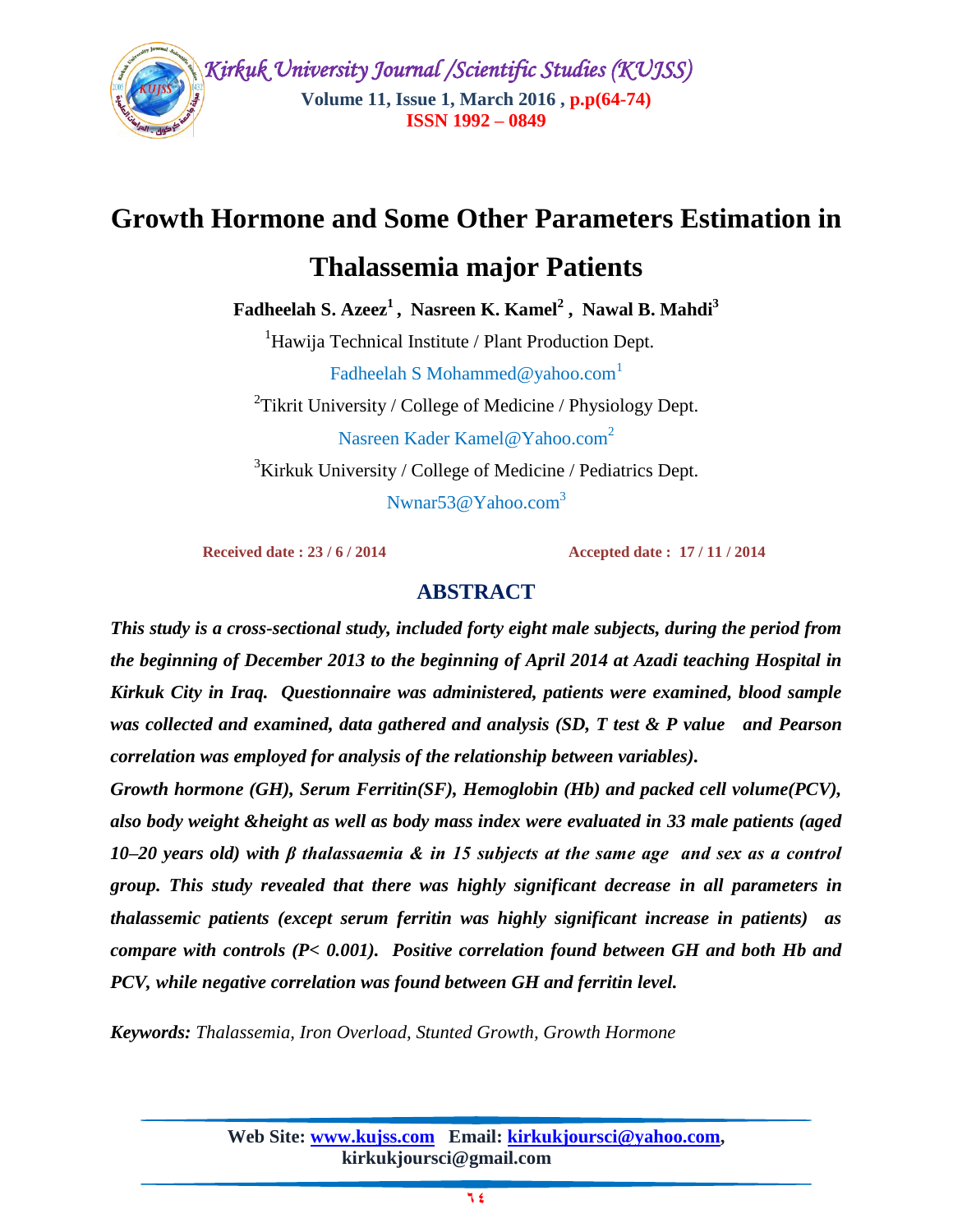

# **قياس مستوى هرمون النمو و بعض المعايير االخرى لمرضى الثالسيميا الكبرى**

فضيلة سلمان عزيز ' ، نسرين قادر كامل ' ، نوال بهجت مهدي ''

معهد الحويجة النقنى / قسم الانتاج النباتي $^1$ 

Fadheelah S Mohammed@yahoo.com<sup>1</sup>

<sup>7</sup>جامعة تكريت، كلية الطب / فرع الفسلجة الطبية

Nasreen Kader Kamel@Yahoo.com<sup>2</sup> 3 جامعة كركوك / كلية الطب / فرع طب االطفال

Nwnar53@Yahoo.com<sup>3</sup>

**تاريخ استالم البحث: 32 / 4 / 3106 تاريخ قبول البحث: 07 / 00 / 3106**

### **الملخص**

**هذه الدراسة شممت ثماني و اربعين عنصرا من الذكور , خالل الفترة منذ بداية شهر كانون االول 2113 و لغاية االول من ثهر نيسان 2114 , في مستشفى آزادي التعميمي في مدينة كركوك / العراق. تم جمع المعمومات مباشرة من الشتركين من خالل ممىء استمارة جمع المعمومات , تم فحص المرضى و جمع عينات الدم من المرضى و مجموعة السيطرة . جمعت المعمومات و تم تحميمها احصائيا باستعمال : معدل االنحراف القياسي , اختبار تي , قيمة بي , اختبارا.** 

**تم حساب تركيز كل من : هرمون النمو , حديدين المصل , الهيموغموبين و حجم الخاليا المضغوط. كذلك تم احتساب الوزن و الطول باالضافة الى معيار كتمة الجسم لكل من مرضى الثالسيميا)33 عنصرا( و مجموعة السيطرة)15 عنصرا( من نفس العمر و الجنس.** 

**أظهرت الدراسة نقصانا معنويا عاليا في كل المعايير)عدا حديدين المصل , زيادة معنوية عالية( لدى مرضى الثالسيميا بالمقارنة مع مجموعة السيطرة , كذلك بينت هذه الدراسة ان هنالك عالقة ايجابية بين هرمون النمو و كل من الهيموغموبين و حجم الخاليا المضغوط و وجود عالقة سمبية بين هرمون النمو و نسبة الحديدين.**

**الكممات الدالة:** الثالسيميا , الحديد الزائد , توقف النمو , هرمون النمو.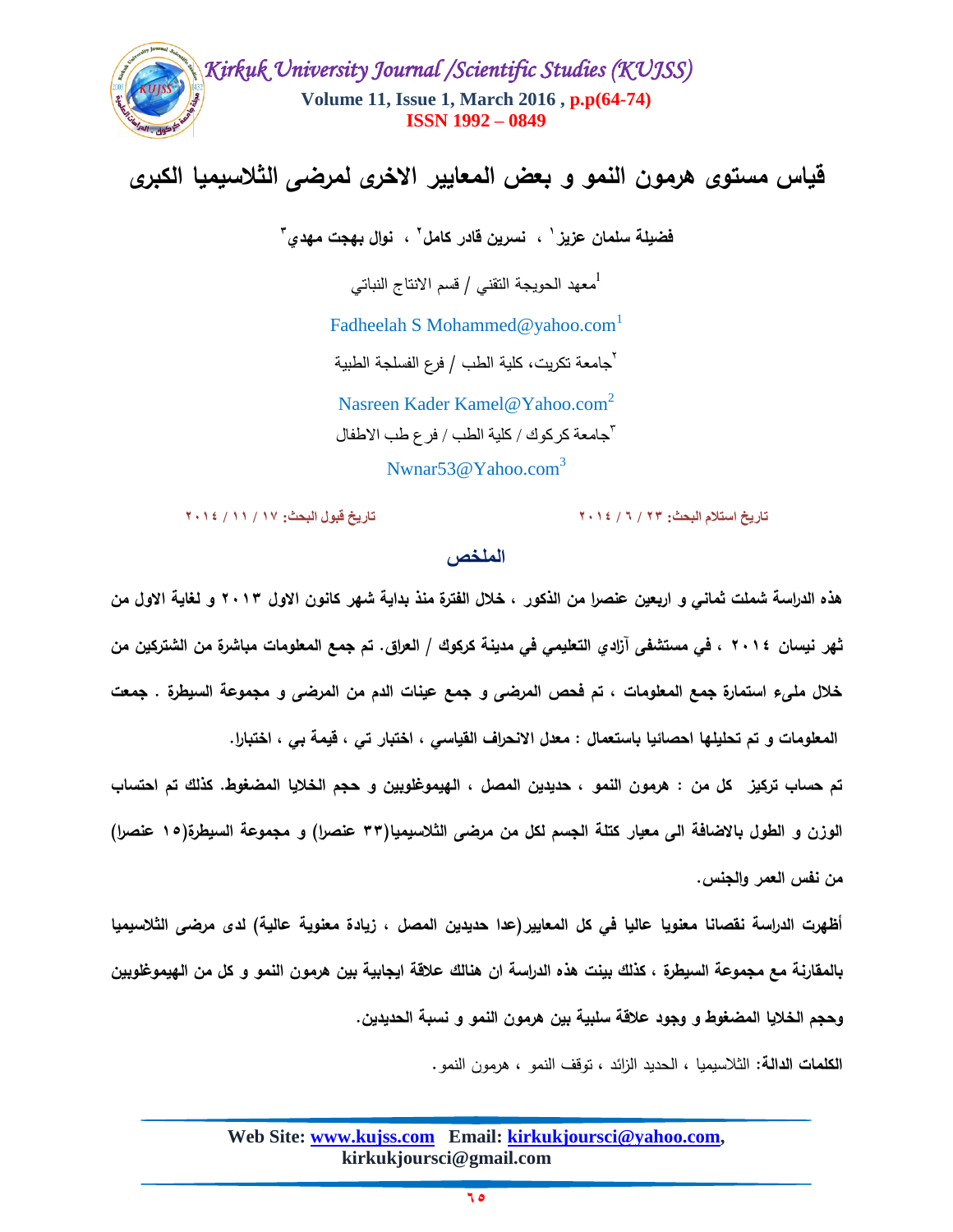*Kirkuk University Journal /Scientific Studies (KUJSS)*  **Volume 11, Issue 1, March 2016 , p.p(64-74) ISSN 1992 – 0849**

# **1. Introduction**

 Growth hormone (hGH, somatotropin),secreted from the anterior pituitary [1]. Of all the hormones produced by the hypophysis, GH is the most abundant. The pituitary gland contains an amount of GH that is 20 to 40 times greater than that of corticotropin and 50 to 100 times greater than that of PRL [2].

 It's a polypeptide with two intra-chain disulfide bridges, which circulates free or bound to number of different GH-binding proteins [1]. About half of the GH in the plasma is bound to a protein that consists of a cleavage product of the GH receptor. This provides a reservoir that compensates for the wide fluctuations in the rate of secretion and the short half-life (6–20 minutes) of GH [3].

 Several forms of growth hormone have been identified [1]with the major being of molecular weight 22,000 daltons [4] containing 191 amino acid residues . A 20,000-dalton variant, which posses all known biological actions of GH, has also shown to be important . The primary biological actions of the hormone are indirect growth promoting . GH exerts its effect directly on target organs such as bones and muscles; indirectly through the release of somatomedins ,a family of insulin like growth factor (IGF)hormones , produced in the liver . In particular somatotropin C (IGF-1) is essential for bone growth during childhood. [5]

 The clinical usefulness of the measurement of growth hormone (GH) in children has been well established in ascertaining linear bone growth along the epiphyseal plate. Abnormally elevated levels lead to gigantism while complete absence slows the rate of growth one-third to one half of normal. In adults, the epiphyseal growth plates had fused so hGH excess gradually produces acromegaly, a cross thickening of the bones of the skull, hands and feet [6].

 Growth retardation has been reported to occur in most patients with thalassemia major [7]. Defective somatomedin activity has been suggested [8, 9] as one of the causes of this growth failure, since endocrine studies did not show a significant suppression of GH secretion in all patients. Functional damage to the hypothalamic structure for GH control, with a markedly decreased GH response to GHRH, has also been reported recently [10]. The pathogenesis of growth failure is multifactorial. Key contributing factors to stunted growth in patients with Thalassemia Major may include chronic anemia, transfusional iron overload, hypersplenism, and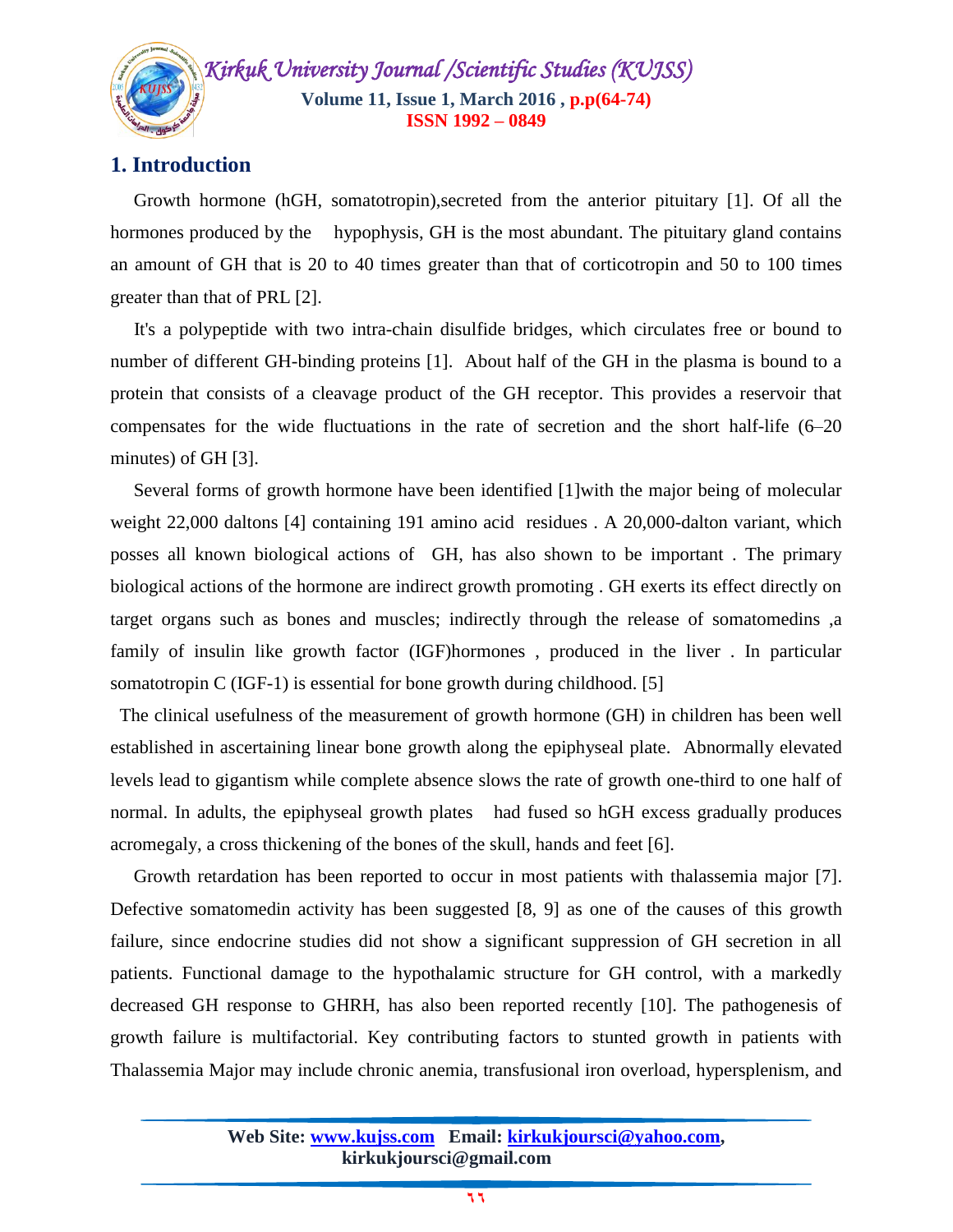

chelation toxicity [11]. Other contributing factors include hypothyroidism, hypogonadism, GH deficiency/insufficiency, zinc deficiency, chronic liver disease, undernutrition and psychosocial stress [12].

 The classic pattern of constitutional growth delay is normal birth weight and length. A subtle decrease in growth velocity occurs about second year of life. Thereafter, stature remains below the fifth percentile through childhood. However, growth velocity remains appropriate for the skeletal age. Linear growth is considered to be decreased when a child's height falls more than 2 standard deviation (SD) below the mean height for age [13].

 The aim of the study is to evaluate the influence of age at the onset of blood transfusion, iron chelation therapy, and serum ferritin levels on growth and , and the prevalence of this endocrine complication with respect to pituitary somatotropic function among a group of male thalassemic patients in Kirkuk city.

### **2. Patients and Methods**

Clinical information collected from 60 patients with β-thalassemia major who attended Azadi – teaching Hospital in Kirkuk city during the period from December 2013 till April 2014, and filled the questionnaires. The patients aged between  $10 - 20$  years (mean:  $15.1 \pm 4.8$  years), and all were residents of Kirkuk city. The mean height value was  $137.58 \pm 14.42$  cm in male patients. All patients were homozygous for beta-thalassemia and were being treated with frequent transfusions to maintain the post transfusion hemoglobin level above 10g/dL, and long-term iron chelation therapy with desferoxamine (DFX) had been started in patients over 2.5-year-old, with serum ferritin concentrations greater than 1000  $\mu$ g/L. The dose of DFX had been 30 – 50 mg/kg/day subcutaneously,  $5 - 6$  nights a week.

 Thirty six age and sex matched patients without thalassemia constituted the control group. Blood was aspirated from all of the subjects in the early morning (8–10 AM) and separated into two aliquots, with one sample being stored in EDTA tubes for hematological estimations and the other in plain tubes for estimation of the other parameters in sera. Investigations were performed at the laboratory of the main blood bank of Azadi teaching Hospital in Kirkuk.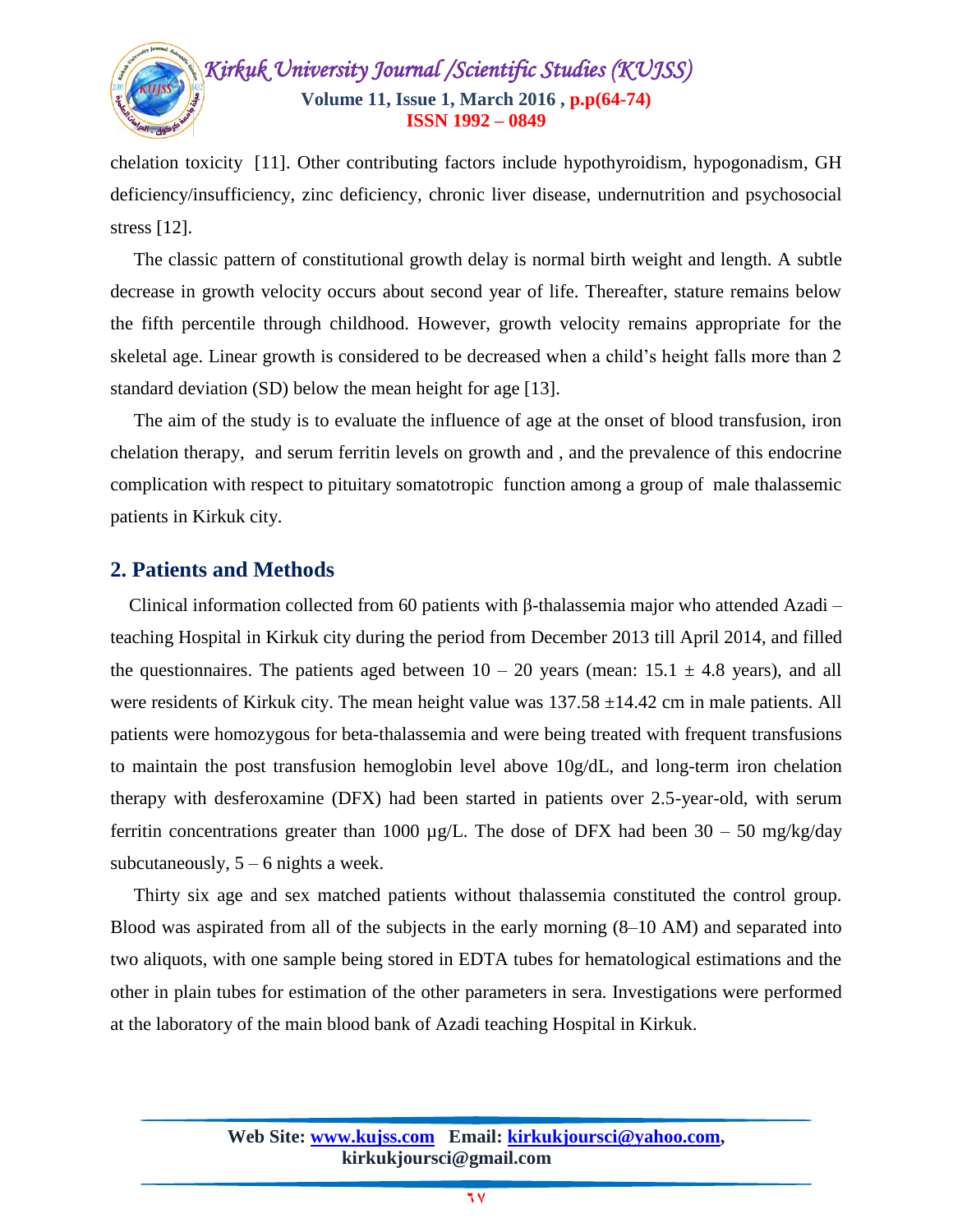

 The selection of reagents used in this study was based on accuracy, reliability, availability, and were purchased as kits. Growth Hormone estimated in serum by the ELISA technique using ready-for-use kits supplied by Monobind Inc., USA [14].

 Serum Ferritin was measured by an enzyme linked assay method using a kit supplied by Biomerieux (France) by VIDAS technique [15].

## **3. Statistical analysis**

All data were presented as the mean  $\pm$  SD. The mean of variables was compared by using Un paired Student's *t* test.  $P < 0.05$  was considered as statistically significant at the level of 0.05 [16]. In addition to Pearson correlation was used to correlate between measured variables [17].

## **4. Results**

The results in the two groups are shown in Tables  $(1,2)$ . There is a highly significant difference between thalassemia patients and healthy subjects in all parameters.

#### **4.1. Anthropometric measurements results**

Regarding body weight (BW): there is a high significant decrease  $(P=0.0001**)$  in thalassemic male BW (35.17 $\pm$ 10.09 Kg) as compare with control subjects (60.59 $\pm$ 13.7 Kg).

Regarding body height (BH): there is a high significant decrease  $(P=0.0001**)$  in thalassemic male BH  $(137.58\pm14.42 \text{ cm})$  as compare with control group  $(157.32\pm14.59 \text{ cm})$ .

Also, there is a high significant decrease  $(P=0.0001**)$  in body mass index (BMI) of thalassemic male patients  $(18.64 \pm 2.15 \text{ Kg/m}^2)$  as compare with control subjects  $(22.6 \pm 3.88 \text{ m})$  $\text{kg/m}^2$ ). As shown in Table (1).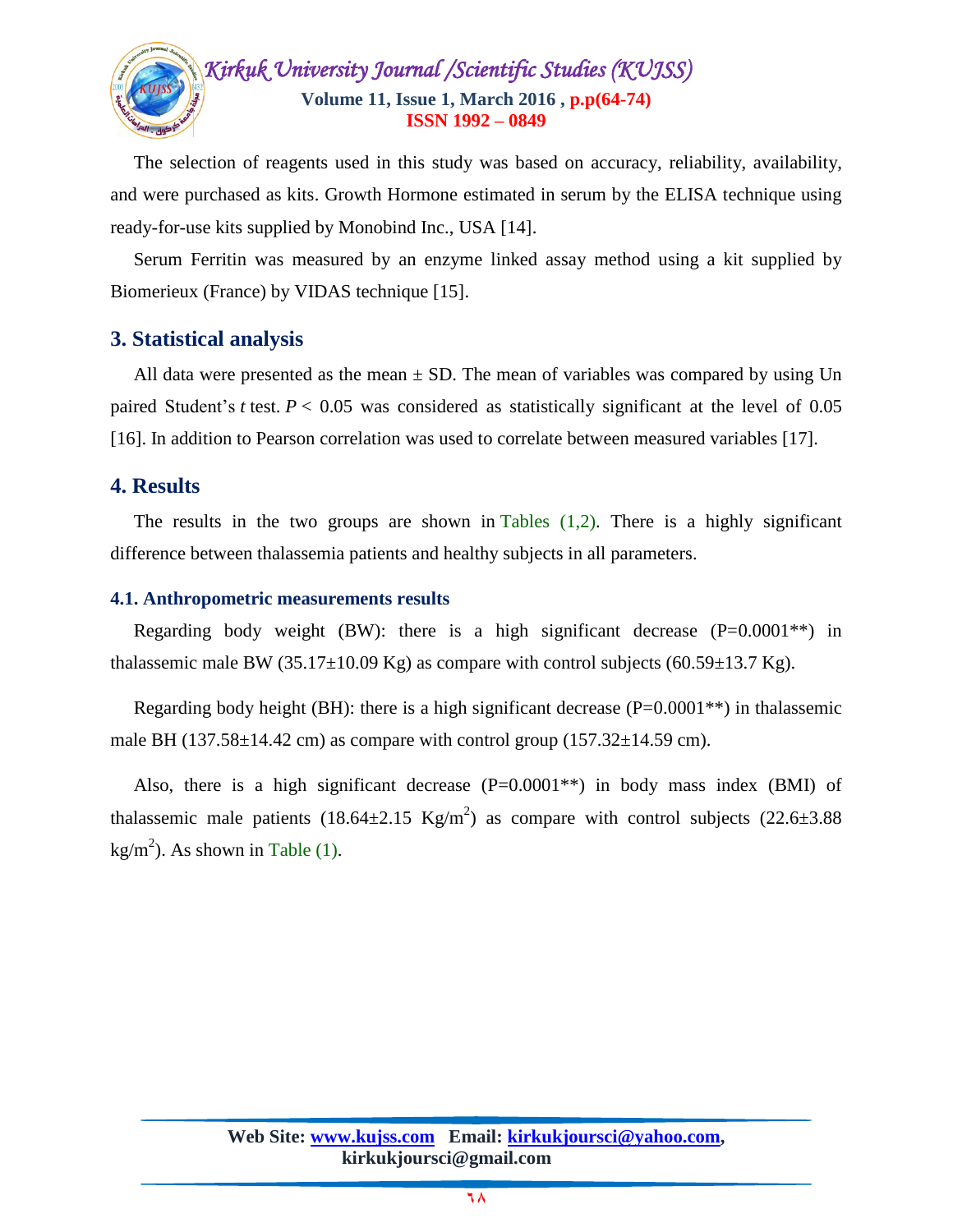

| <b>Parameter</b>                | <b>Thalassemic</b><br>$group(n=33)$ | <b>Control</b><br>$group(n=15)$ | <b>P-value</b>         |
|---------------------------------|-------------------------------------|---------------------------------|------------------------|
| <b>Body Weight (Kg)</b>         | $"°.$ $\sqrt{+10.09}$               | $1.09 \pm 17.4$                 | 4.111                  |
| <b>Body Height (cm)</b>         | $174.01 + 12.57$                    | $101.777 \pm 12.09$             | $\ddots \ddots \ddots$ |
| $\mathbf{BMI}(\mathbf{Kg/m}^2)$ | $18.64 \pm 2.15$                    | $11.1 + 7.11$                   |                        |

**Table (1):** Mean &SD of Thalassemic Patients and Control Group

## **4.2. Hematological results**

**Regarding hemoglobin (Hb):** there is a high significant decrease (P=0.0001<sup>\*\*</sup>) in Hb concentration of thalassemic male  $(7.970\pm0.888 \text{ gm/dl})$  as compare with that of control group  $(14.693 \pm 1.022$  gm/dl).

**Regarding packed cell volume (PCV):** there is a high significant decrease  $(P=0.0001**)$ in thalassemic male  $PCV(24.836\pm2.613L/L)$  as compare with control group  $(45.040\pm3.143 \text{ L/L})$ .

## **4.3. Serum analysis results**

**Regarding serum ferritin:** there is a high significant increase (P=0.0001<sup>\*\*</sup>) in thalassemic male patients serum ferritin(4505 $\pm$ 2838 ng/ml) as compare with control group (55.07 $\pm$ 7.22 ng/ml).

**Regarding serum Growth Hormone (GH):** there is a high significant decrease  $(P=0.001**)$  in thalassemic male patients serum GH  $(2.392 \pm 1.929 \,\mu\text{IU/ml})$  as compare with that of control group  $(8.67 \pm 5.32 \,\mu\text{IU/ml})$ . As shown in Table (2).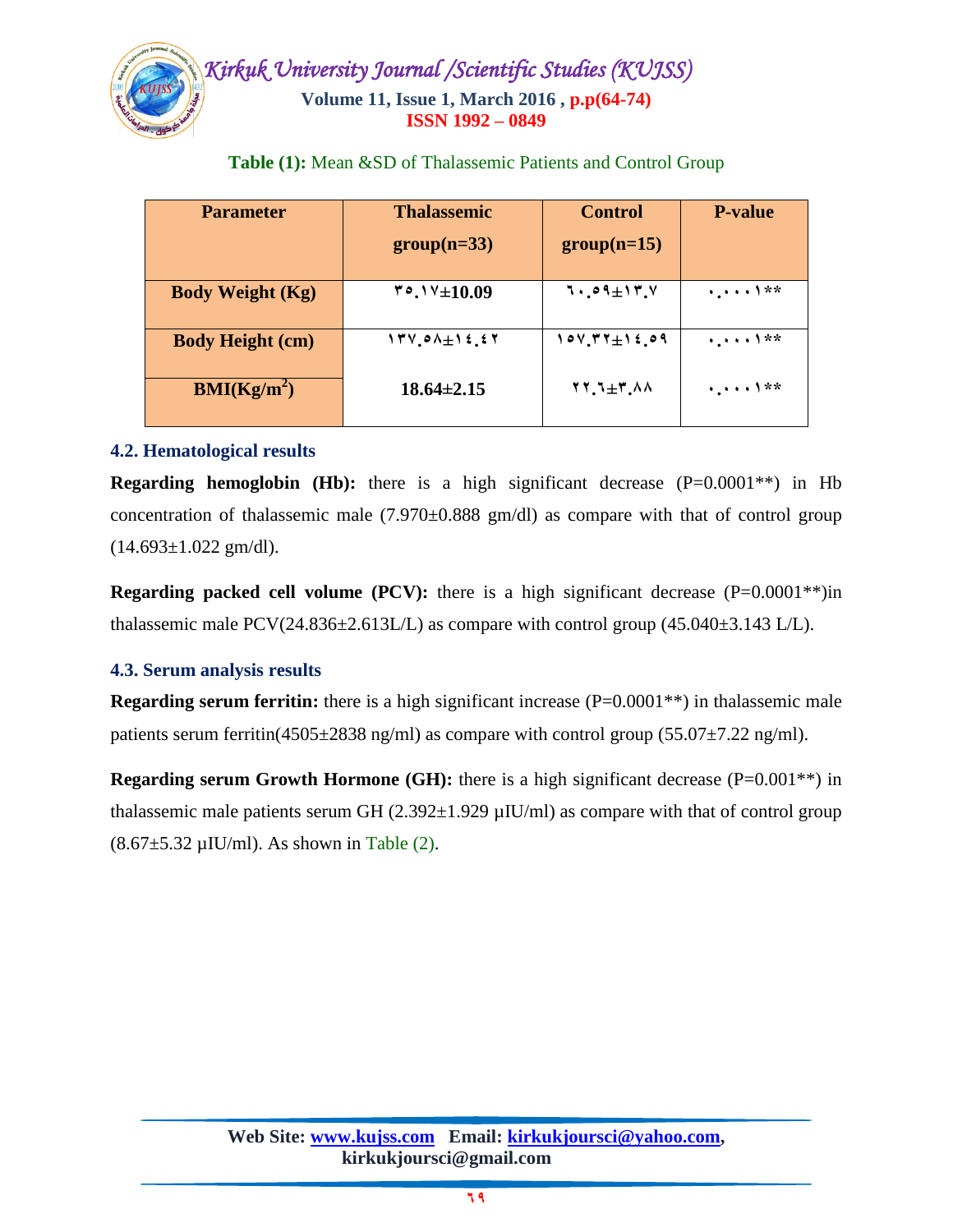

| parameter                               | <b>Thalassemic</b>                                   | <b>Control</b>                | <b>P-value</b>     |
|-----------------------------------------|------------------------------------------------------|-------------------------------|--------------------|
|                                         | $group(n=33)$                                        | $group(n=15)$                 |                    |
| Hemoglobin (g/dl)                       | $V.9V \cdot \pm \cdot .0A$                           | $14.69 \pm 1.02$              | 4.111              |
| PCV(L/L)                                | $Y \in \Lambda Y + Y, 11$                            | ${20.4111}$                   | $\frac{1}{2}$   ** |
| Ferritin(ng/ml)                         | $\epsilon \circ . \circ \pm \tau \wedge \tau \wedge$ | 0.0.144.77                    | $\cdots$           |
| <b>Growth Hormone</b><br>$(\mu I U/ml)$ | $1.791 \pm 1.919$                                    | $\lambda$ , $V + 0$ , $V$ $Y$ | $\cdots$           |

**Table (2):** Mean &SD of Thalassemic Patients and Control Group

 **\*\*mean highly significant**

## **5. Discussion**

 Endocrine dysfunctions have been well described in patients with thalassemia major. [18-27] Results of this study show a high prevalence of stunted growth (62%) in a sample of male thalassemic patients in Kirkuk city.

 Short stature has been reported as a common complication in transfusion dependent thalassemia [28]. Many factors are involved in the growth retardation of patients with thalassemia, the main ones are chronic anemia , iron overload, hypersplenism, folate deficiency, endocrine disorders secondary to iron overload (hypogonadism, hypothyroidism), and bone dysplasia secondary to DFX toxicity. [24, 27, 29] GH secretion is also operative.

Studies on GH secretion in patients with thalassemia have shown both normal and reduced GH response to stimulation tests, and reduced spontaneous secretion (neurosecretory dysfunction). [20].

 Both Soliman et al and Borgna-Pignatti et al reported short stature in 49% and 40.6% of the patients with thalassemia  $\cdot$  respectively [28,36].

 Results of this study show that short stature and hypogonadism are very common in our thalassemic patients, mainly in those who have serum ferritin levels above 2000  $\mu$ g/L. Some studies suggest that iron chelation therapy has an important role in gonadic function and growth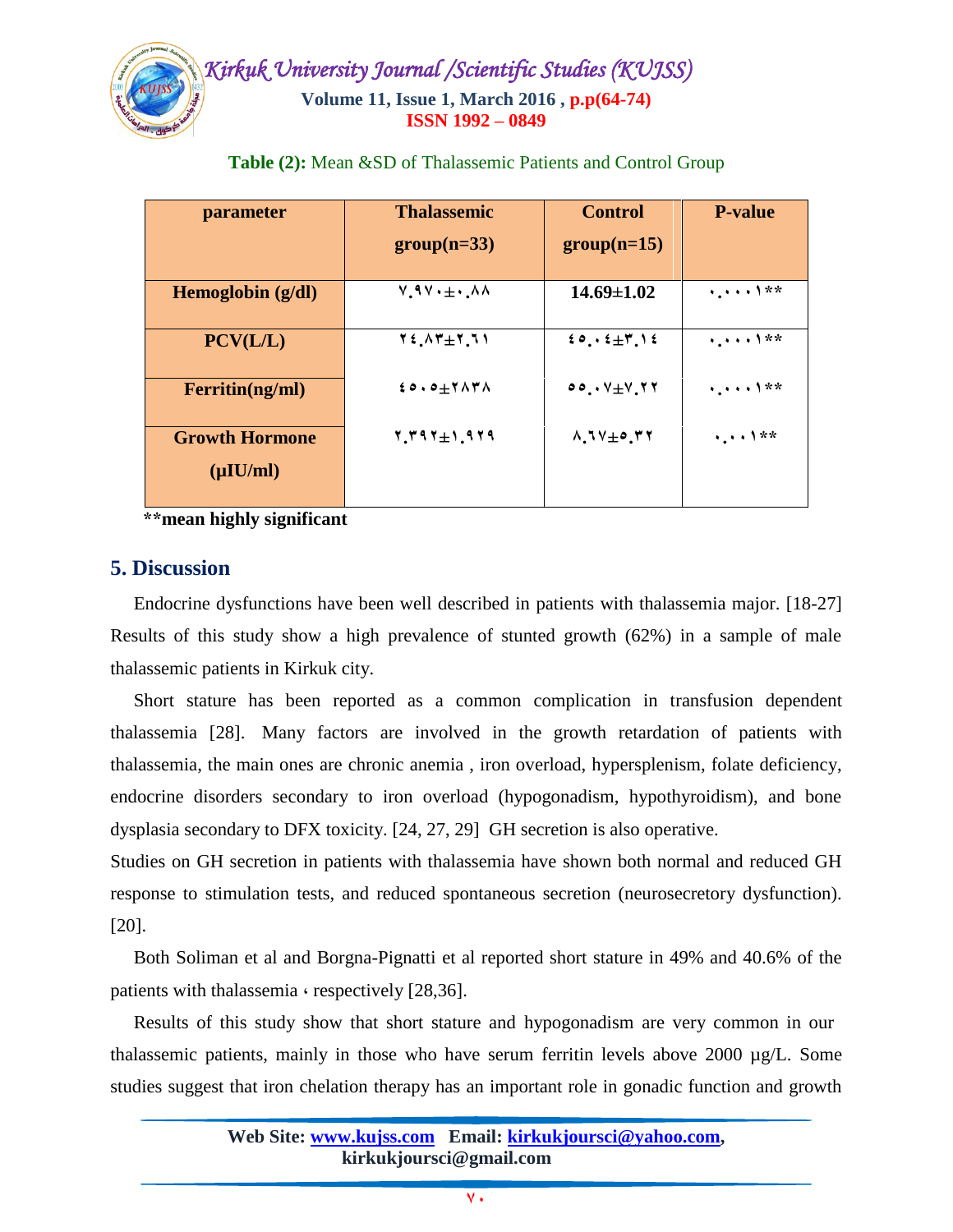

in patients with thalassemia major and most of the patients who start treatment in the first years of life and have constantly good compliance may show normal growth and sexual maturation. [27, 37].

## **6. Conclusions**

In conclusion  $\epsilon$  poor compliance with chelating therapy is the main reason for low growth hormone level, which is the main cause of stunted growth.

## **7. Recommendations**

 Timing of regular blood transfusion and iron chelation therapy influence the growth in these patients. We recommend new chelating therapy that insures good compliance of patients with the drug. Also early detection of low GH level to be treated early.

## **References**

**[1]** U.J, Lewis. *Acta Paediatr*. 125: 399, (1994).

**[2]** H.M. Goodman. Pituitary gland. In: Johnson LR, editor. *Essential medical physiology*. Philadelphia: Lippincott-Raven. p. 511–20. 1998.

**[3]** W.F. Ganong. The pituitary gland. In: *Review of medical physiology*. 20th edition. New York: McGraw-Hill; p. 383–97. 2001.

**[4]** S.M. Genuth. *The hypothalamus and pituitary gland*. In: Berne R.A, Levy M.N, Koepen B.M, editors. Physiology. 4th edition. St. Louis: Mosby; p. 872–909, 1998.

**[5]** J.D. Henry. *Clinical diagnosis and management of laboratory methods* , W.B. Saunders Company. 1996; 324.

**[6]** S.D. Frasier, Peditrics, 53,929, 1978.

**[7]** B. Kuo, F. Zaino, M.S. Roginsky. *Endocrine function in thalassemia major*. J. Clin Endocrinol Metab;28:805-8, 1968

**[8]** P. Saenger, E. Schwartz, A.L. Markenson. *Depressed serum somatomedin activity in /3 thalassemia*. J Pediatr;96:214-8, 1980.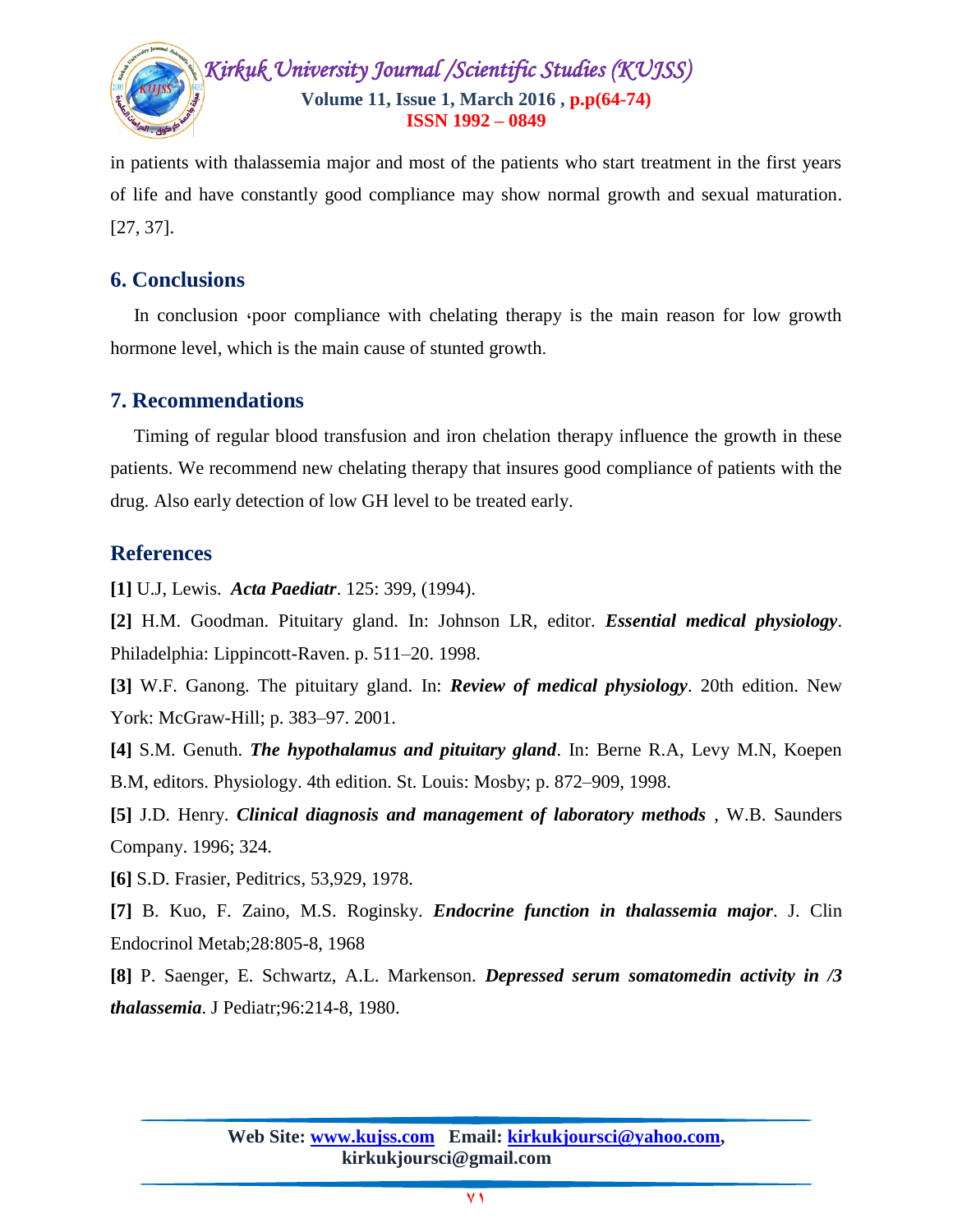

**[9]** A.C. Herington, C.A. Werther, RN Matthews, H.G. Burger. *Studies on the possible mechanism for deficiency of non suppressible insulin like activity in thalassemia major*. J. Clin Endocrinol Metab;52:393-8, 1981.

**[10]** C. Pintor, G. Cella, P. Manso, R. Corda. *Impaired growth hormone response to GH releasing hormone in thalassemia major*. J Clin Endocrinol Metab; 62: 263-7, 1986.

**[11]** V. De. Sanctis. *Growth and puberty in thalassaemia*. Horm Res; 58 (Suppl 1): 72-79, 2002.

**[12]** N. Skordis in Ando Skordis, Endocrine complications in Cypriot Thalassaemic patients. In: S. Ando and C. Brancati (eds): *Endocrine Disorders in Thalassaemia*. Heidenberg: Springer Verlag Publ: 83-89, 1995.

**[13]** J.M. Tanner, R.H. Whitehouse. *Clinical longitudinal standards of height, weight*, height velocity, and stages of puberty. *Arch Dis Child*; 51: 170 – 179, 1976.

**[14]** J.D. Henry. *Clinical Diagnosis and management of laboratory Methods*, WB Saunders Company:324, 1996.

**[15]** M. Vernet, C Guillemin, J.C. Rymer. *Etude comparative de cinq methods d'immunodosage de la ferritine serique chez des polytransfuses* . L'Eurobiologiste . Tome XXVlll. N˚213 . 43- 311/49-317, 1994.

[16]M.c. Donald J.H. and book of Biological Statistics, 2<sup>nd</sup> ed. Sparky House, Baltimore, Maryland . USA. pp 17-20, 2009.

**[17]** H.J. Motulsky. *Prism 4 Statistics Guide –Statistical analysis for laboratory and clinical researchers*. Grap pad Software Inc.,San Diego CA; pp29-70, 2003.

**[18]** R.J. Grundy, K.A. Wood, MO Savage, JPM Evans. *Relationship of endocrinopathy to iron chelation status in young patients with thalassaemia major*. *Arch Dis Child*. 71: 128 – 132, 1994.

**[19]** C. Anoussakis, D. Alexiou, D. Abatzis, G. Bechrakis. *Endocrinological investigation of pituitary gonadal axis in thalassaemia major*. *Acta Paediatr Scan*. 66: 49 – 51, 1977.

**[20]** G. Tolis, C. Politis, I. Kontopoulou, N. Poulatzas, G. Rigas, C. Saridakis. *Pituitary somatotropic and corticotropic function in patients with beta-thalassemia on iron chelation therapy*.*Birth Defects Orig Artic Ser*. 23: 449 – 452, 1987.

**[21]** A.R. Sabato, V. De Sanctis, G. Atti, L Capra, B. Bagni, C. Vullo. *Primary hypothyroidism and the low T3 syndrome in thalassaemia major*. *Arch Dis Child*. 58: 120 – 124, 1983.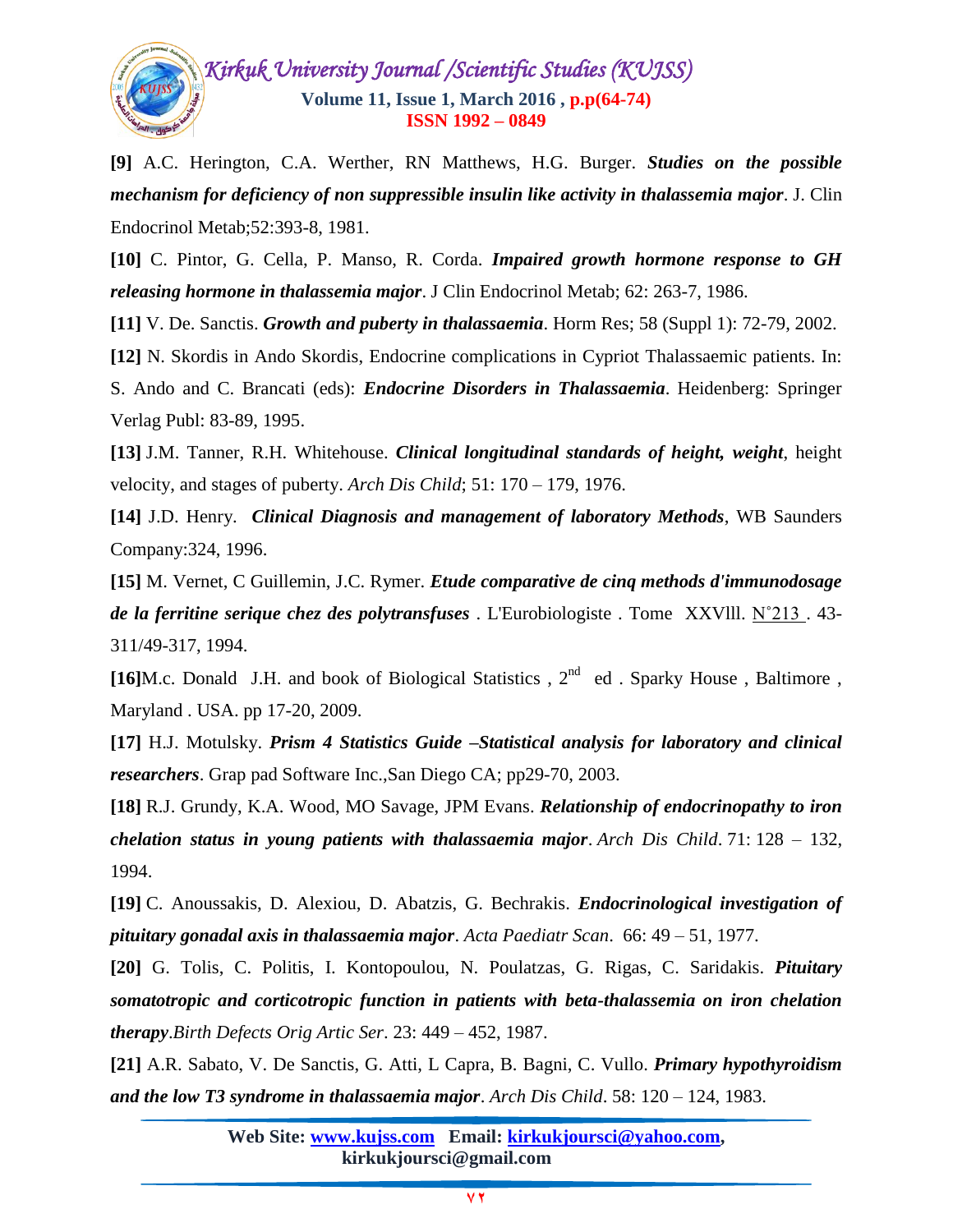

**[22]** G. Costin, M.D. Kogut, C.B. Hyman, J.R. Ortaga. *Endocrine abnormalities in thalassemia major*. *Am J Dis Child*. 133: 497 – 502, 1979 .

**[23]** R. Gulati, V. Bhatia, S.S. Agarwal. *Early onset of endocrine abnormalities in betathalassemia major in a developing country*. *J Pediatr Endocrinol Metab*. 13: 651 – 656, 2000.

**[24]** G. Costin, M.D. Kogut, C. Hyman, J.A. Ortega. *Carbohydrate metabolism and pancreatic islet-cell function in thalassemia major*. *Diabetes*. 26: 230 – 240, 1997.

**[25]** M.R. Gamberini, M. Fortini, G. Gilli, M.R. Testa, V. De. Sanctis. *Epidemiology and chelation therapy effects on glucose hemostasis in thalassemic patients*. *J Pediatr Endocrinol Metab.* 11 (suppl 3): 867 – 869, 1998.

**[26]** G.M. Brittenham, P.M. Griffith, A.W. Niehuis, C.E. McLaren, N.S. Young, E.E. Tucker. *Efficacy of desferoxamine in preventing complications of iron overload in patients with thalassemia major*. *N Engl J Med*. 331: 567 – 573, 1994.

**[27]** V. De. Sanctis, M. Caruso-Nicoletti, C. Pintor, G. Raiola. *Guidelines for the diagnosis and treatment of endocrinopathies in thalassemia*. *Riv Ital Pediatr (IJP).* 25: 1132 – 1137, 1999.

**[28]** C. Borgna-Pignatti, P. De. Stefano, L. Zonta, C. Vullo, V. De. Sanctis, C. Melevendi. *Growth and sexual maturation in thalassemia major*. *J Pediatr*. 106: 150 – 155, 1985.

**[29]** M. Karagiorga-Lagana, S. Papadakou-Lagoyanni, S. Pantelakis, M.C. Galati. *Body growth in Cooley's anemia in relation to hemoglobin and ferrtin level*. *Latriki*. 38: 38 – 39, 1980.

**[30]** M. Caruso-Nicoletti, V. De. Sanctis, S. Anastasi, F. Cavagnini, C. Pintor. *Guidelines for the auxological follow-up of thalassemic patients*. *Riv Ital Pediatr (IJP)*. 23: 305 – 307, 1997 .

**[31]** J. Leger, R. Girot, H. Crosnier, M.C. Postel-Vinay, R. Rappaport. *Normal growth hormone (GH) response to GH-releasing hormone in children with thalassemia major before puberty*: a possible age-related effect.*J Clin Endocrinol Metab*. 69: 453 – 456, 1989.

**[32]** R. Chatterjee, M. Katz, T. Cox, H. Bantock. *Evaluation of growth hormone in thalassaemic boys with failed puberty*: spontaneous versus provocative test. *Eur J Pediatr*. 152: 721 – 726, 1993.

[33] A.T. Soliman, N. El-Banna, B.M. Ansari*. G.H. response to provocation and circulating IGF-I and IGF binding protein 3 concentrations*, the IGF-I generation test and clinical response to GH therapy in children with beta- thalassaemia. *Eur J Endocrinol*. 138: 394 – 400, 1998.